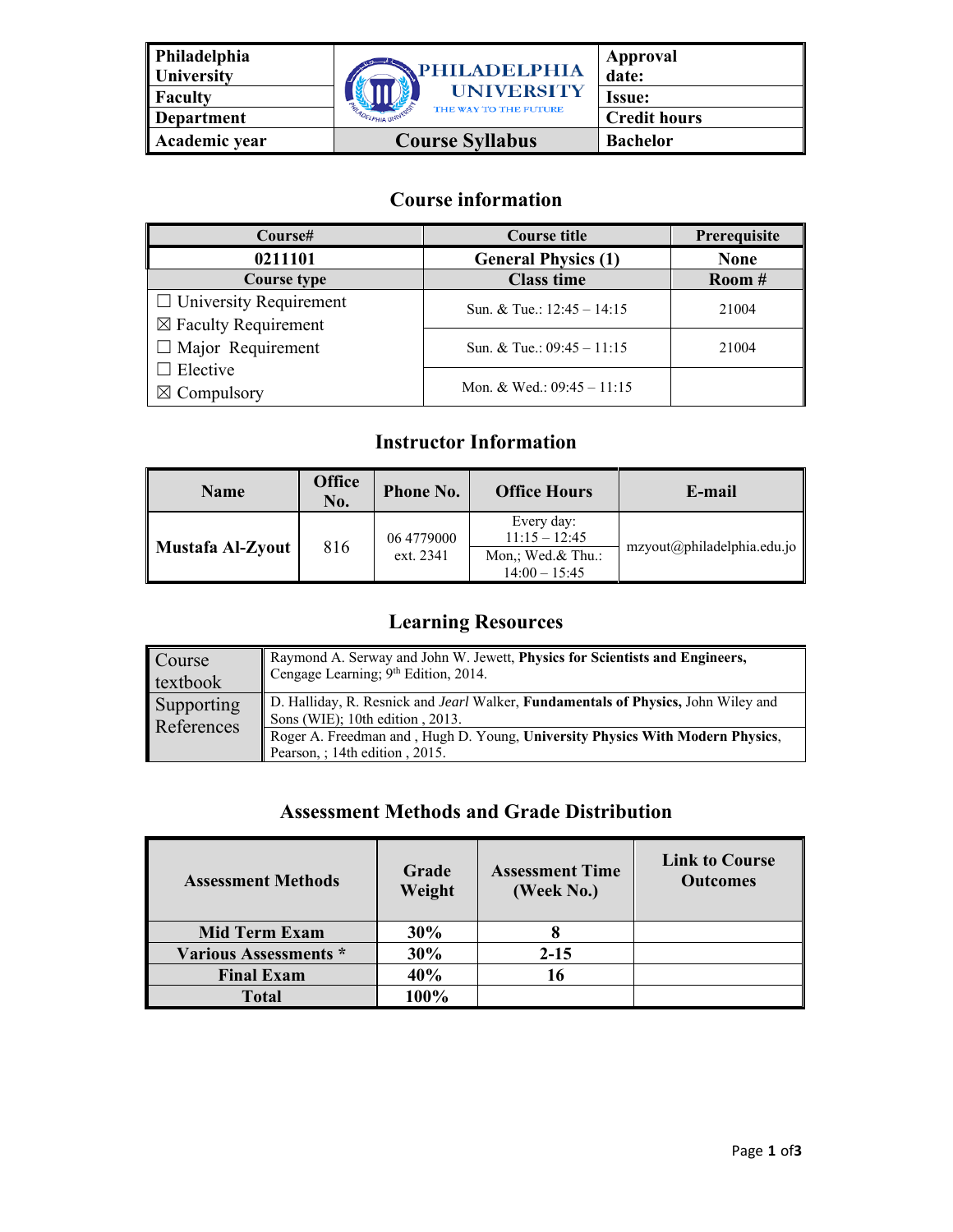# **Meetings and subjects timetable**

| Week                    | <b>Topic</b>                                                                                                                                                                                                                                                                                                                                                                                                                                                                         | Learning<br><b>Material</b> |
|-------------------------|--------------------------------------------------------------------------------------------------------------------------------------------------------------------------------------------------------------------------------------------------------------------------------------------------------------------------------------------------------------------------------------------------------------------------------------------------------------------------------------|-----------------------------|
| $\mathbf{1}$            | <b>Vectors</b><br>Coordinates systems and frames of reference, vectors and scalars, some<br>properties of vectors, addition and subtraction of vectors, components of a<br>vector and unit vectors, the scalar product of two vectors, the vector product.                                                                                                                                                                                                                           | Ch.03                       |
| $\overline{2}$          | Vectors, Cont.<br>Coordinates systems and frames of reference, vectors and scalars, some<br>properties of vectors, addition and subtraction of vectors, components of a<br>vector and unit vectors, the scalar product of two vectors, the vector product.                                                                                                                                                                                                                           | Ch.03                       |
| $\mathbf{3}$            | Kinematics in one dimension<br>Displacement, Average velocity, Instantaneous velocity, average acceleration,<br>instantaneous acceleration, one dimensional motion with a constant<br>acceleration, free falling objects,                                                                                                                                                                                                                                                            | Ch.02                       |
| $\overline{\mathbf{4}}$ | Kinematics in two and three dimensions<br>Vector kinematics and projectile motion, applications.                                                                                                                                                                                                                                                                                                                                                                                     | Ch.04                       |
| 5                       | <b>The Laws of Motion</b><br>The concept of force, Newton's first law and inertial frames, inertial mass,<br>Newton's second law, weight and the force of gravity, normal force, Newton's<br>third law,                                                                                                                                                                                                                                                                              | Ch.05                       |
| 6                       | The Laws of Motion, Cont.<br>Free body diagrams, friction force, some applications of Newton's laws,<br>uniform circular motion and non-uniform circular motion, applications.                                                                                                                                                                                                                                                                                                       | Ch.05<br>$+Ch.06$           |
| $\overline{7}$          | <b>Work and Energy</b><br>Introduction, work done by a constant force, and a variable force, kinetic energy<br>and the work energy theorem, mechanical power, applications.                                                                                                                                                                                                                                                                                                          | Ch.07                       |
| 8                       | <b>Conservation of Energy</b><br>Conservative and non-conservative forces, Potential energy, Mechanical energy<br>and Its conservation, Problem solving using conservation of mechanical energy,<br>conservation of energy principle, Energy conservation with dissipative forces,<br>applications.                                                                                                                                                                                  | Ch.08                       |
| 9                       | <b>Linear Momentum</b><br>Momentum and Its relation to force, Conservation of momentum, Collisions<br>and Impulse, Conservation of energy and momentum in Collisions, Elastic<br>collisions in one-dimension, Inelastic collisions,                                                                                                                                                                                                                                                  | Ch.09                       |
| 10                      | <b>Linear Momentum, Cont.</b><br>Collisions in two or three dimensions, Central of mass (CM), Central of mass<br>and translational motion, Applications.                                                                                                                                                                                                                                                                                                                             | Ch.09                       |
| 11                      | <b>Rotational Motion</b><br>Angular quantities, Vector nature of angular quantities, Constant angular<br>acceleration, Torque, Rotational dynamics; Torque and rotational inertia,<br>Solving Problems in Rotational Dynamics,                                                                                                                                                                                                                                                       | Ch.10                       |
| 12                      | <b>Rotational Motion, Cont.</b><br>Determining moments of Inertia, Rotational kinetic energy, Rotational plus<br>translational motion; Rolling, Applications.                                                                                                                                                                                                                                                                                                                        | Ch.10                       |
| 13                      | <b>Angular Momentum; General Rotation</b><br>Angular momentum-objects rotating about a fixed axis, Torque as a vector,<br>Angular momentum of a particle, Angular momentum and torque for a system<br>of particles;                                                                                                                                                                                                                                                                  | Ch.11                       |
| 14                      | <b>Angular Momentum; General Rotation, Cont.</b><br>General motion, Angular momentum and torque for a rigid object, Conservation<br>of angular momentum, Applications.                                                                                                                                                                                                                                                                                                               | Ch.11                       |
| 15                      | <b>Static Equilibrium; Elasticity and Fracture</b><br>Static equilibrium; Elasticity and fracture, Conditions for equilibrium, Solving<br>statics problems, Stability and balance, Elasticity; Stress and Strain, Fracture,<br>Applications.<br><u> 1989 - Johann Harry Harry Harry Harry Harry Harry Harry Harry Harry Harry Harry Harry Harry Harry Harry Harry Harry Harry Harry Harry Harry Harry Harry Harry Harry Harry Harry Harry Harry Harry Harry Harry Harry Harry Ha</u> | Ch.12                       |
| 16                      | <b>Final Exam</b>                                                                                                                                                                                                                                                                                                                                                                                                                                                                    |                             |